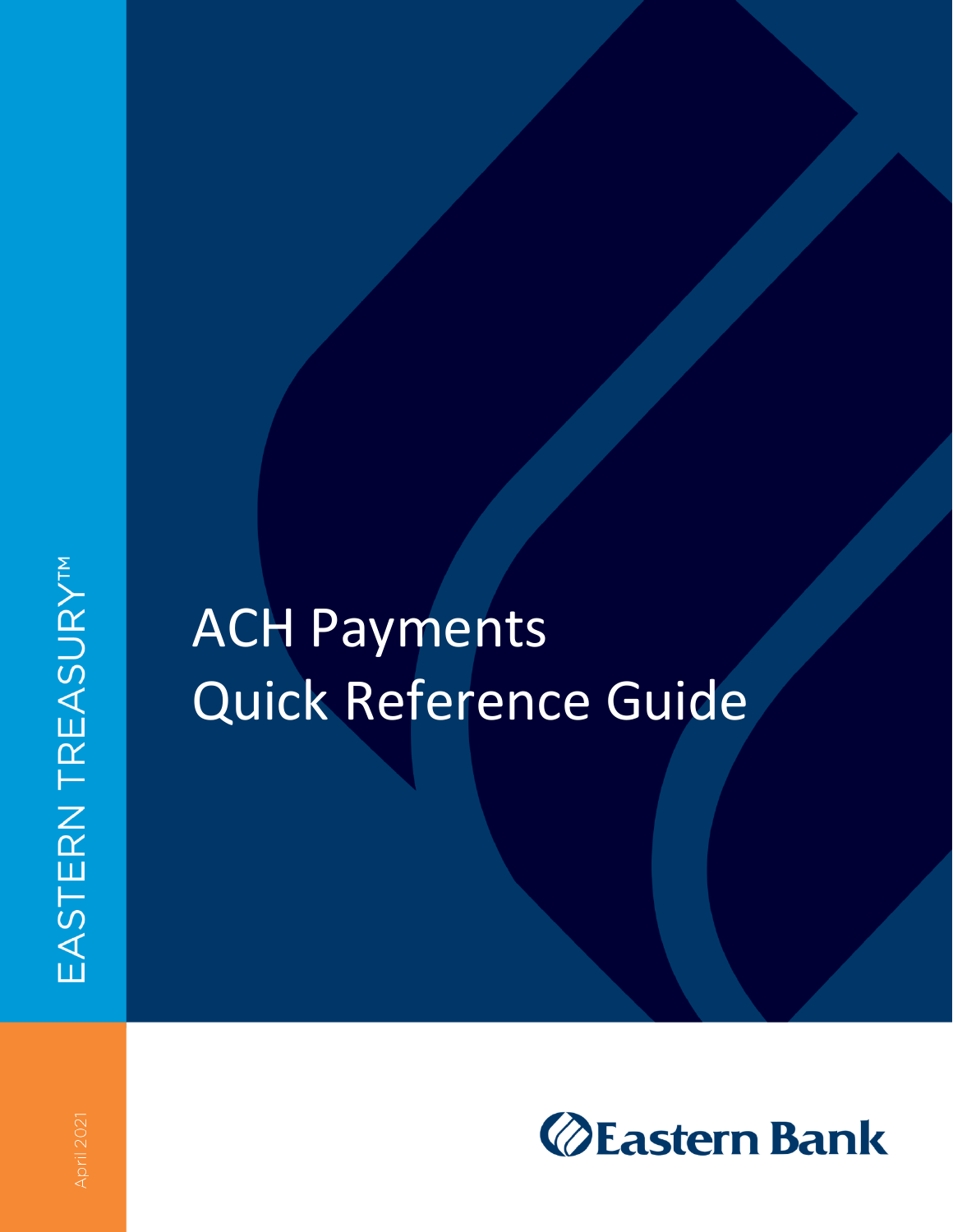## **ACH PAYMENT ORIGINATION**

Payments can be created by clicking **Add a New Payment link on the Payment** Management List. After clicking the link, you can choose to create a completely new payment, or select and existing payment template as the basis for creating a new payment. After making this choice, the payment detail screen for payment type will appear. If you choose an existing payment template, some of the fields on the screen will already have data from the selected template.

## **CREATE AN ACH PAYMENT:**

ACH Payment Screens will vary depending on the ACH transaction that Is selected to originate a payment or collection.

- **1.** Select **Payment Management** from the **Payments & Transfers** menu.
- **2.** Click **Add a New Payment**.
- **3.** Use the **Payment Type** drop-down to select the appropriate payment type or use the **Select a Payment Template** drop-down to select an existing template.
- **4.** Click **Continue**.

| <b>Payments &amp; Transfers</b> | Reporting<br><b>Add Payment</b>      | <b>Administration &amp; Settings</b> | × |
|---------------------------------|--------------------------------------|--------------------------------------|---|
|                                 | Select a Payment Type                | Select a Payment Type                |   |
|                                 | $\bigcirc$ Select a Payment Template | Q                                    |   |
|                                 |                                      | <b>Cash Concentration</b>            |   |
| $^{\circledR}$                  |                                      | Cash Disbursement                    |   |
| <b>Quick Entry</b>              | <b>Continue</b><br>Cancel            | Child Support Payments               |   |
|                                 |                                      | <b>Consumer Collections</b>          |   |
|                                 |                                      | <b>Consumer Payments</b>             |   |
|                                 |                                      | <b>Corporate Collections</b>         |   |

- Select the **Originator ID** and **Value Date**
- **Batch Description** will populate based on the Payment type and identifies the contents of the batch. Recipients will see this description in their transaction detail.
- *(optional)* **Descriptive Date** is the date displayed to the receiver for descriptive purposes.
- *(optional)* Enter any comments.

| ← | <b>New Consumer Payment</b>                     |                                   |                         | <b>Payment Total</b><br><b>0.00 USD</b>                         |
|---|-------------------------------------------------|-----------------------------------|-------------------------|-----------------------------------------------------------------|
|   | <b>Originator Information</b>                   |                                   |                         |                                                                 |
|   | * Originator ID                                 |                                   | * Value Date            |                                                                 |
|   | <b>ACH COMPANY 2-1031456759</b><br>$\mathbf{v}$ |                                   | 曲<br>04/12/2021         |                                                                 |
|   | No Balance Available                            |                                   |                         |                                                                 |
|   | <b>Batch Description</b>                        | <b>Company Discretionary Data</b> | <b>Descriptive Date</b> | <b>Internal Comments</b>                                        |
|   | <b>CONS PAY</b>                                 |                                   |                         |                                                                 |
|   |                                                 |                                   |                         | Stored with the transaction, but not forwarded with the payment |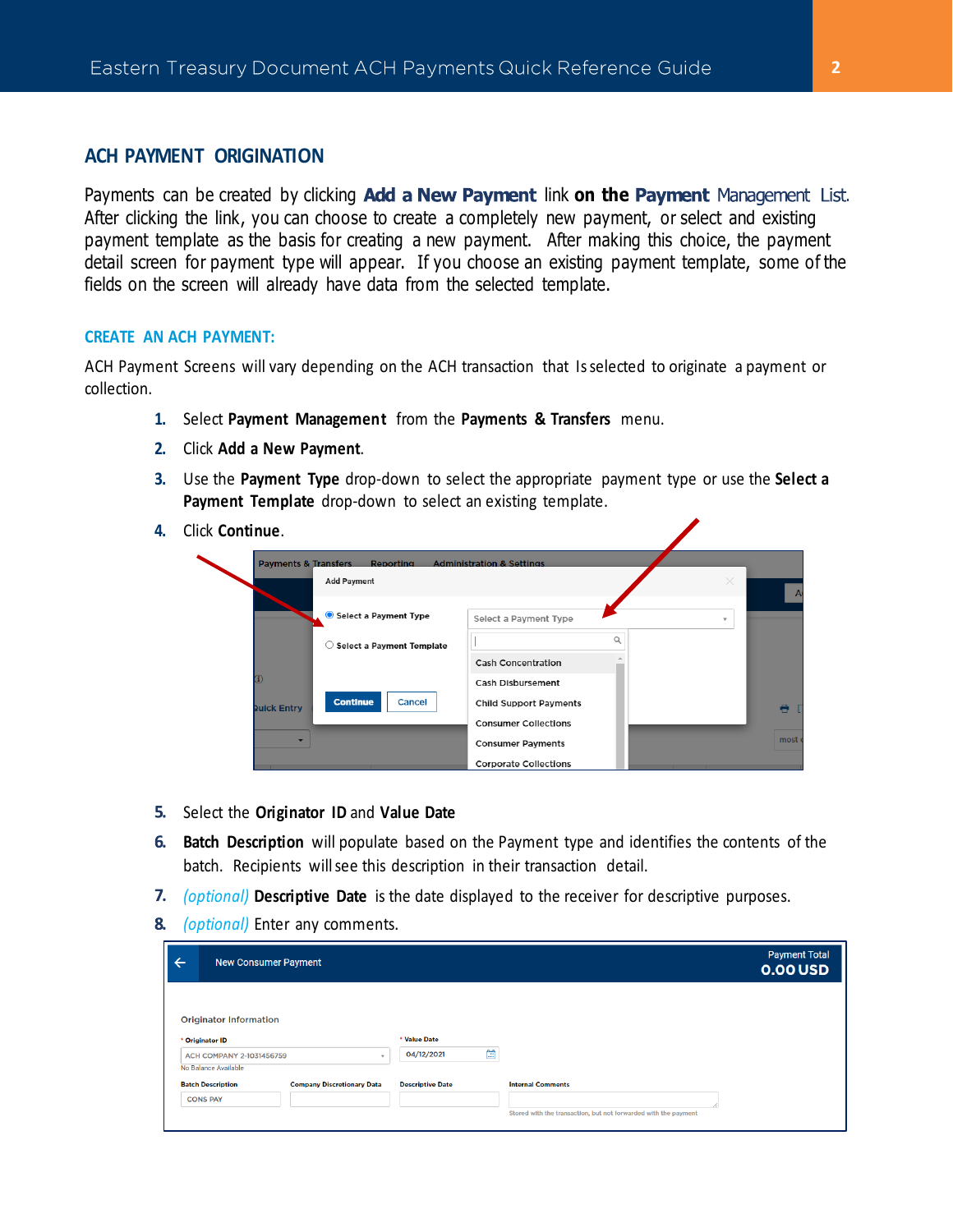- In the **Payee Information** section enter **payee** and **bank information** or select It from the Payee Center by clicking on the magnify glass above Name. Fields In this section will vary depending on the payment type selected.
- 10. Enter the **Amount** In the amount field.

| Payee Information                                        |           |                                                                                   |             |                                 |                         |                                                                                               |                                                                 |            |
|----------------------------------------------------------|-----------|-----------------------------------------------------------------------------------|-------------|---------------------------------|-------------------------|-----------------------------------------------------------------------------------------------|-----------------------------------------------------------------|------------|
|                                                          |           |                                                                                   |             |                                 |                         |                                                                                               |                                                                 |            |
|                                                          |           |                                                                                   |             |                                 |                         |                                                                                               |                                                                 |            |
| * Name                                                   | $\alpha$  | <b>Bank Code</b><br>٠                                                             | $\alpha$    | * Account Number                | * Account Type          |                                                                                               | * Amount                                                        |            |
| Payee1                                                   |           | 011000015 - FEDERA                                                                | $\mathbf v$ | 123456789                       | Checking                | $\times$ $\hspace{0.1cm}$ $\hspace{0.1cm}$ $\hspace{0.1cm}$ $\hspace{0.1cm}$ $\hspace{0.1cm}$ | 123.00                                                          | <b>USD</b> |
|                                                          |           | <b>FEDERAL RESERVE BANK OF</b><br><b>BOSTON</b><br>600 Atlantic Ave<br>Boston, MA |             |                                 |                         |                                                                                               |                                                                 |            |
| ID                                                       |           | <b>Discretionary Data</b>                                                         |             |                                 |                         |                                                                                               |                                                                 |            |
|                                                          |           |                                                                                   |             | Create Prenote<br>$\Box$ Hold   |                         |                                                                                               |                                                                 |            |
| <b>Addenda Code</b>                                      |           | <b>Addenda</b>                                                                    |             |                                 | <b>Internal Comment</b> |                                                                                               |                                                                 |            |
|                                                          | $\forall$ |                                                                                   |             |                                 |                         |                                                                                               |                                                                 |            |
|                                                          |           |                                                                                   |             | <b>Characters Remaining: 80</b> |                         |                                                                                               | Stored with the transaction, but not forwarded with the payment |            |
| > Payee Exclusion Dates                                  |           |                                                                                   |             |                                 |                         |                                                                                               |                                                                 |            |
| <b>Add Another Payee</b>                                 |           | <b>Clear Payee Info</b>                                                           |             |                                 |                         |                                                                                               |                                                                 |            |
|                                                          |           |                                                                                   |             |                                 |                         |                                                                                               |                                                                 |            |
|                                                          |           |                                                                                   |             |                                 |                         |                                                                                               |                                                                 |            |
|                                                          |           |                                                                                   |             |                                 |                         |                                                                                               |                                                                 |            |
| 123.00 USD to 1 Payee on 04/12/2021                      |           |                                                                                   |             |                                 |                         |                                                                                               |                                                                 |            |
| Save this payment as a template for future use $\hat{a}$ |           |                                                                                   |             |                                 |                         |                                                                                               |                                                                 |            |
| <b>Submit</b><br><b>Save for Later</b><br><b>Cancel</b>  |           |                                                                                   |             |                                 |                         |                                                                                               |                                                                 |            |
|                                                          |           |                                                                                   |             |                                 |                         |                                                                                               |                                                                 |            |

- *(optional)* Complete ID and Discretionary Data fields as needed.
- *(optional)* Check the **Create Prenote** box to create and send a prenote.
- *(optional)* Check the **Hold box** to place a hold on the transaction.
- *(optional)* In the Addenda section, the **Addenda Code** drop-down to select the appropriate code.
- 15. *(optional)* Enter the Addenda text.
- *(optional)* Enter an **Internal Comment**.
- To exclude this Payee from the batch before or after certain dates, click on **Payee Exclusion Dates** and follow the prompts.
- To add another Payee to the batch, click **Add Another Payee.**